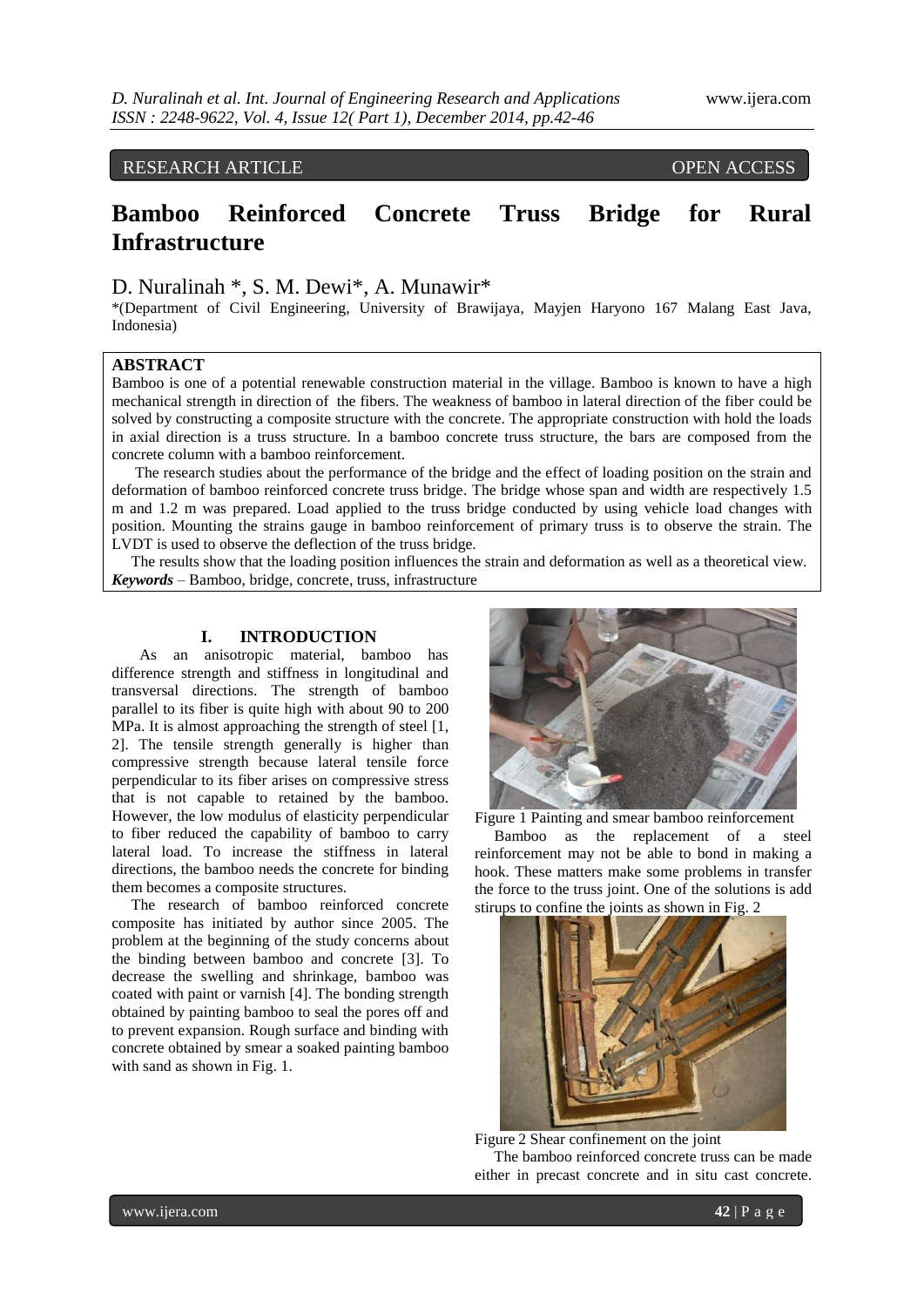The previous research by the author is a precast roof frame as shown in Fig.3.



Figure 3 Precast bamboo reinforced concrete roof frame

 In the previous research, the roof truss has an adequate strength as well as the wooden truss.

## **II. RESEARCH METHOD**

2.1 Location and research scope

Research is carried out in the Structural Laboratory and Construction Material, Civil Engineering Department, Engineering Faculty Brawijaya University and Mulyoredjo village in Malang, Indonesia. Research scope includes design and construction of bamboo reinforced composite truss bridge.

The precast abutments and bridge truss are molded in the laboratory, while, concrete floor slab is casted in situ to make easier the transport process. Then the load test is applied in the location where the bridge placed. The purpose of the test is to obtain the relationship between load position on deflection and the strain in the bridge truss compared with the theoretical approach.

#### 2.2 Bridge component

The component of bridge construction consists of two primary precast trusses, three layers of abutments frame in each end support, four cast in situ transversal beams, and cast in situ of concrete slab. A scheme of primary truss and abutment frame is shown in Fig. 4.



Figure 3 Element of composite bamboo bridge

 The span of primary truss is 1.50 m and the bridge width is 1.20 m. The abutment consists of three layers of precast close tie in form of eight from bamboo concrete composite and the hole filled by cast in situ concrete. The amount of abutment can also be adjustable with the contour difference in both end support.

 Transversal beam and concrete slab were casted in situ with bamboo reinforced concrete. The joint of the beam and the primary truss is prepared by inserting steel overstek in primary truss.

2.3 The bridge construction

2.3.1 The precast element

The bamboo reinforcement for primary trusses and<br>abutment frames used Petung Bamboo abutment frames used Petung Bamboo (Dendrocalamus Asper) at the age of 3-4 years and traditionally preserved by submerged. The bamboo lath with 10 mm x 10 mm in sections coated with ilpaint and smeared with coarse sand as shown in Fig.4.



Figure 4 The bamboo reinforcement

Four reinforcements were confined with steel bars in making truss reinforcement and then joined in bundle truss shape renforcement as shown in Fig. 5.



Figure 5 The truss reinforcement

The strain gauge layed on the truss reinforcement before casting. Two precast primary frames and eight precast abutments then casted with concrete use a fine coarse agregate.

2.3.2. The in situ beam and deck slab reinforcement The reinforcement for the beams and the slabs were also prepared in the laboratory, with the arrangemant shown in Fig. 6.

Table 1 Loading Position

www.ijera.com **43** | P a g e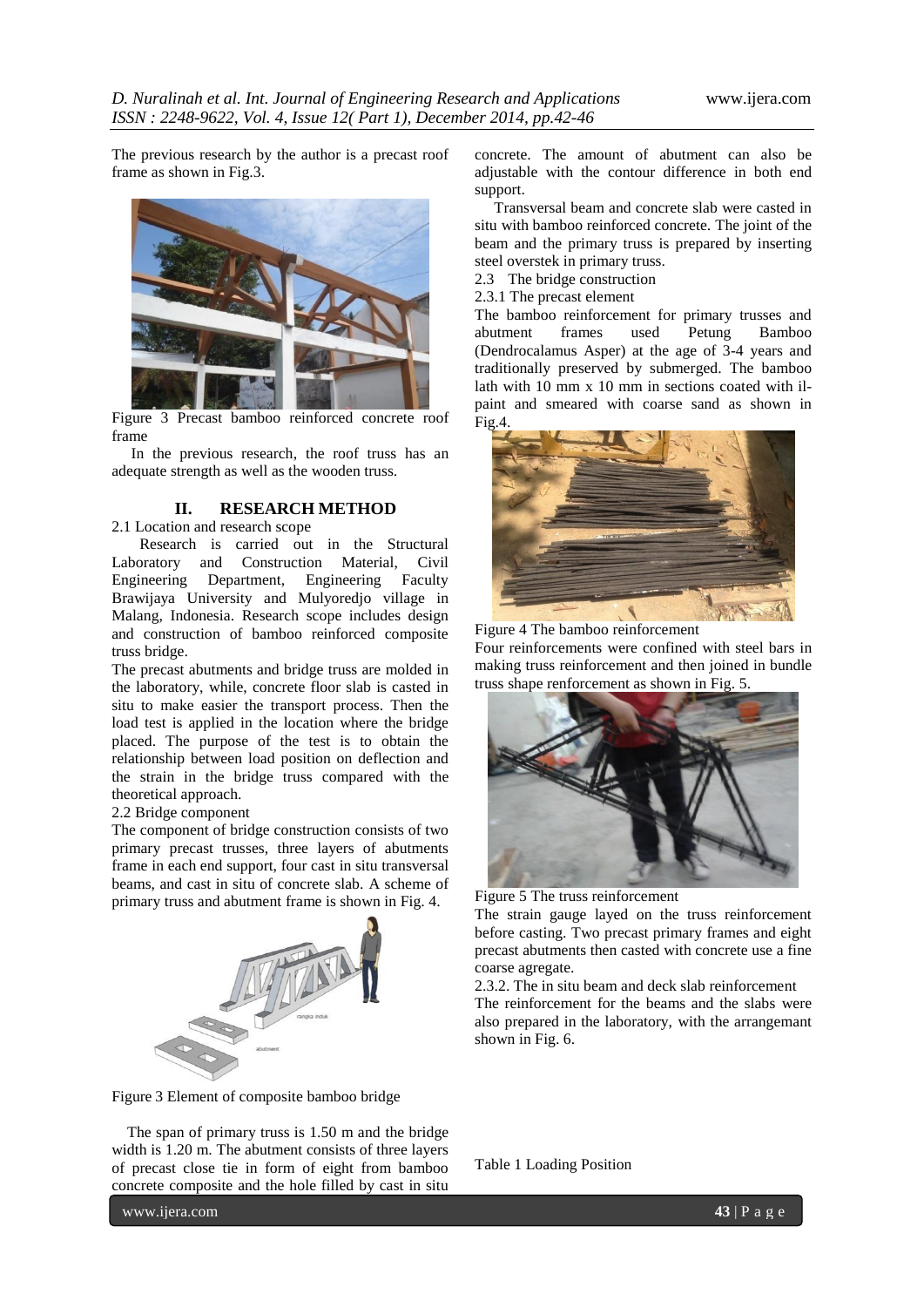| <b>Loading Positions</b> | Length from the<br>end support |  |  |
|--------------------------|--------------------------------|--|--|
| Position I               | $0 \text{ cm}$                 |  |  |
| Position II              | 40 cm                          |  |  |
| <b>Position III</b>      | $80 \text{ cm}$                |  |  |
| <b>Position IV</b>       | $120 \text{ cm}$               |  |  |
| Position V               | 160 cm                         |  |  |



Figure 6 The slab reinforcement

#### 2.3.3. The abutment and deck construction

All the precast elements and reinforcement were carried out to the bridge site plan, arranged and casted together.

2.4 Loading test

The testing was arranged to obtain strain record of three bars of primary truss elements. The elements are shown in Fig. 7. Strain test was measured with respect to position and magnitude of the load in deck slabs. The strain was measured at the same time with deflection measured. The positions of loading installed from the end support are shown in Table 1. For each position, the bridge was respectively loaded with 500 N, 1000 N and 1500 N.



Figure 7 Position of strain gauge on three bar elements

 Deflection instrument was conducted to measure the deflection in two points A and B by using LVDT. The position of LVDT on deflection test is shown in Fig. 8.



Figure 8 Installation of LVDT on deflection test

#### **III RESULT AND DISCUSSION**

The bridge elements including abutment, bridge truss and as floor slab reinforcement were prepared in the laboratory. The compressive strength of the concrete is shown in Table 2.

| <b>Truss Concrete</b>        |                    |               |    |              |           |                                |                 |
|------------------------------|--------------------|---------------|----|--------------|-----------|--------------------------------|-----------------|
| Specimen                     | Cross section area | <b>Weight</b> |    | Maximum Load |           | Compressive strength (28 hari) |                 |
|                              | (m2)               | Age<br>(kd    |    | (M)          | (kr)      | $(\log(m2))$                   | MP <sub>2</sub> |
| A1                           | 775                | 7.48          | 7  | 362          | 36913.727 | 209.493                        | 20.544          |
| A2                           | $\overline{25}$    | 7.34          | 7  | 348          | 35486.124 | 201.391                        | 19.750          |
| A3                           | 775                | 7.0           | 7  | 361          | 35811.755 | 208.915                        | 20.488          |
| м                            | $\overline{25}$    | 7.6           | 28 | 530          | 54044.959 | 199.366                        | 19.551          |
| A5                           | $\overline{25}$    | 7.24          | 28 | 502          | 51189.754 | 188.833                        | 18.518          |
| A6                           | 775                | 724           | 28 | 475          | 48436.520 | 178.677                        | 17.577          |
| Average compressive strength |                    |               |    |              | 197.779   | 19396                          |                 |

 Design strength of concrete (f'c) in this research is 26,4 Mpa. Six cubes of 150 mm x 150 mm x 150 mm test specimens were used as concrete sample for primary truss. Three specimens were tested for 7 days and three other specimens were tested for 28 days. 7 day cube specimens were converted to 28-days cylinder specimens.

 Test result shows that average compressive strength of cube specimen at 28 days for mix proportion 1: 2: 2 is about 19,396 Mpa. Actual compressive strength is used for theoretical computation.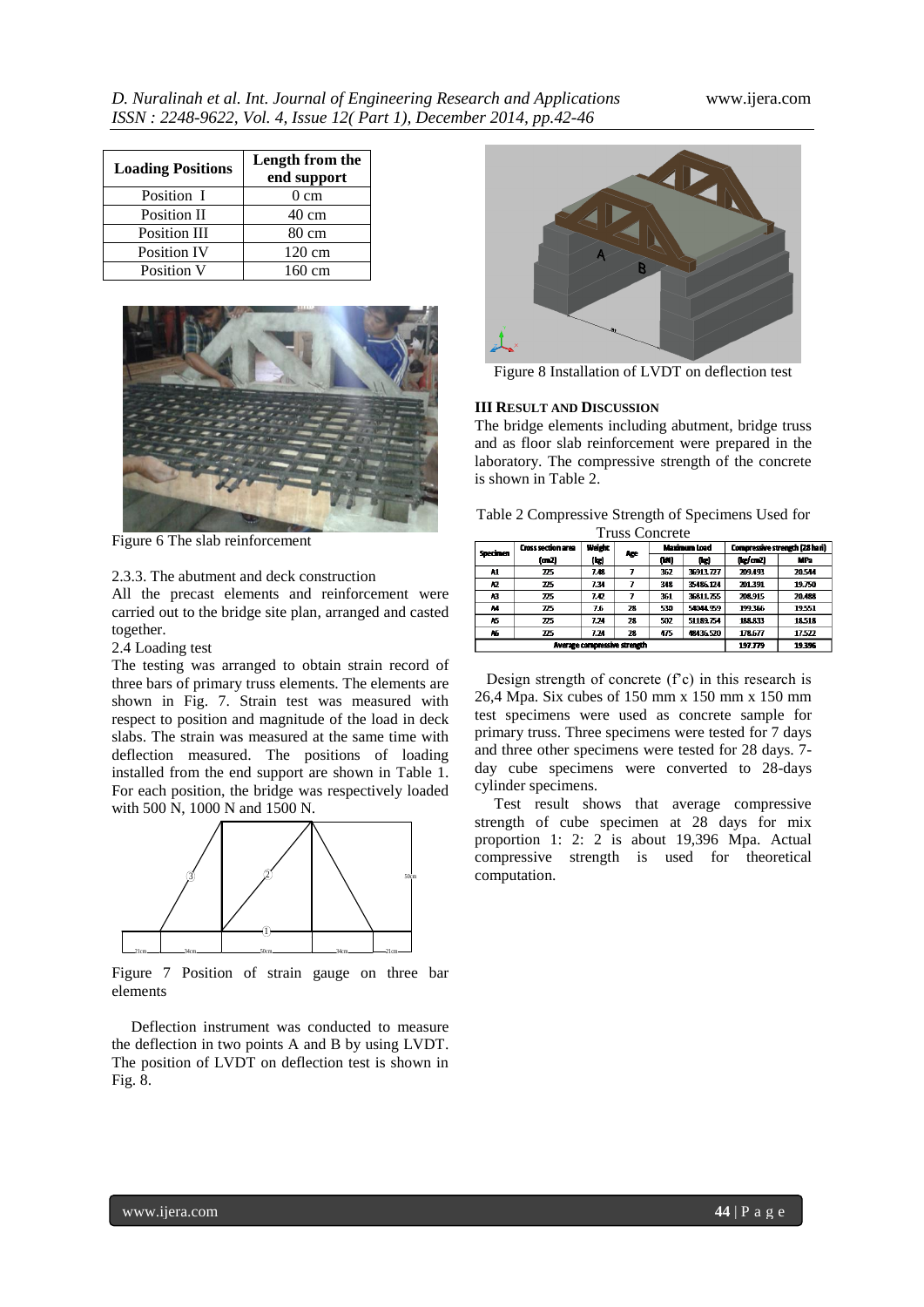## 3.1 Load and strain

The theoretical strain compares with experimental record for three bars in primary truss with five positions of loads are shown in Table 3.

| Loads  | Position     | Bar truss no 1 |                       | Bar truss no 2 |                       | Bar truss no 3 |                       |
|--------|--------------|----------------|-----------------------|----------------|-----------------------|----------------|-----------------------|
|        |              | Theoretical    | recorded              | Theoretical    | recorded              | Theoretical    | recorded              |
|        |              | strain         | strain                | strain         | strain                | strain         | strain                |
| 500 N  |              | $0.01x10^{-6}$ | $0.1x10^{-6}$         | $0.02x10^{-6}$ | $0.15x10^{-6}$        | $0.03x10^{-6}$ | $0.1x10^{-6}$         |
|        | $\mathbf{I}$ | $0.1x10^{-6}$  | $0.22 \times 10^{-6}$ | $0.2x10^{-6}$  | $0.16x10^{-6}$        | $0.3x10^{-6}$  | $0.26x10^{-6}$        |
|        | Ш            | $0.34x10^{-6}$ | $0.22 \times 10^{-6}$ | $0.01x10^{-6}$ | $0.05x10^{-6}$        | $0.16x10^{-6}$ | $0.38x10^{-6}$        |
|        | IV           | $0.01x10^{-6}$ | $0.15x10^{-6}$        | $0.6x10^{-6}$  | $0.2x10^{-6}$         | $0.13x10^{-6}$ | $0.25 \times 10^{-6}$ |
|        | V            | $0.01x10^{-6}$ | $0.2x10^{-6}$         | $0.01x10^{-6}$ | $0.16x10^{-6}$        | $0.01x10^{-6}$ | $0.15x10^{-6}$        |
| 1000 N |              | $0.02x10^{-6}$ | $0.15x10^{-6}$        | $0.04x10^{-6}$ | $0.17x10^{-6}$        | $0.05x10^{-6}$ | $0.15x10^{-6}$        |
|        | $_{\rm II}$  | $0.2x10^{-6}$  | $0.25x10^{-6}$        | $0.4x10^{-6}$  | $0.22 \times 10^{-6}$ | $0.6x10^{-6}$  | $0.27x10^{-6}$        |
|        | III          | $0.6x10^{-6}$  | $0.4x10^{-6}$         | $0.02x10^{-6}$ | $0.12x10^{-6}$        | $0.3x10^{-6}$  | $0.5x10^{-3}$         |
|        | IV           | $0.02x10^{-6}$ | $0.17x10^{-6}$        | $1.2x10^{-6}$  | $0.24x10^{-6}$        | $0.2x10^{-6}$  | $0.3x10^{-6}$         |
|        | V            | $0.02x10^{-6}$ | $0.22 \times 10^{-6}$ | $0.02x10^{-6}$ | $0.2x10^{-6}$         | $0.02x10^{-6}$ | $0.17x10^{-6}$        |
| 1500 N |              | $0.03x10^{-6}$ | $0.22 \times 10^{-6}$ | $0.06x10^{-6}$ | $0.2x10^{-6}$         | $0.09x10^{-6}$ | $0.19 \times 10^{-6}$ |
|        | $\mathbf{I}$ | $0.3x10^{-6}$  | $0.27 \times 10^{-6}$ | $0.6x10^{-6}$  | $0.30x10^{-6}$        | $0.9x10^{-6}$  | $0.3x10^{-6}$         |
|        | Ш            | $0.9x10^{-6}$  | $0.5x\ 10^{-6}$       | $0.03x10^{-6}$ | $0.17x10^{-6}$        | $0.5x10^{-6}$  | $0.6x10^{-6}$         |
|        | IV           | $0.03x10^{-6}$ | $0.18x10^{-6}$        | $1.2x10^{-6}$  | $0.3x10^{-6}$         | $0.4x10^{-6}$  | $0.35x10^{-6}$        |
|        | V            | $0.03x10^{-6}$ | $0.25x10^{-6}$        | $0.03x10^{-6}$ | $0.25x10^{-6}$        | $0.03x10^{-6}$ | $0.21 \times 10^{-6}$ |

#### Table 3 The Theoretical and Experimental Strain

#### 3.2 Load and deflection

Test result based on LVDT analysis in Table 4 shows that deflection does not occur under point load of 2900 N. After incremental step loading up to 1500 N, deflection of truss with 2900 N load is 0,002 mm.

| Table 4 The Theoretical and Experimental Deflection |  |
|-----------------------------------------------------|--|
|-----------------------------------------------------|--|

| Loads           | position     | Point-A     |            | Point-B     |            |  |
|-----------------|--------------|-------------|------------|-------------|------------|--|
|                 |              | Theoretical | recorded   | Theoretical | recorded   |  |
|                 |              | deflection  | deflection | deflection  | deflection |  |
|                 | I            | 0.0000      | 0.000      | 0.000       | 0.000      |  |
| 500 N           | $\mathbf{I}$ | 0.00009     | 0.000      | 0.0002      | 0.000      |  |
|                 | III          | 0.0006      | 0.000      | 0.00057     | 0.000      |  |
|                 | IV           | 0.0002      | 0.000      | 0.00009     | 0.000      |  |
|                 | V            | 0.000       | 0.000      | 0.000       | 0.000      |  |
|                 | I            | 0.000       | 0.000      | 0.000       | 0.000      |  |
| $1000\text{ N}$ | $\mathbf{I}$ | 0.00018     | 0.000      | 0.0004      | 0.000      |  |
|                 | Ш            | 0.0012      | 0.000      | 0.00114     | 0.000      |  |
|                 | IV           | 0.0004      | 0.000      | 0.00018     | 0.000      |  |
|                 | V            | 0.000       | 0.000      | 0.000       | 0.000      |  |
| 1500 N          | I            | 0.000       | 0.000      | 0.000       | 0.000      |  |
|                 | $\mathbf{I}$ | 0.00027     | 0.000      | 0.0006      | 0.000      |  |
|                 | Ш            | 0.0018      | 0.000      | 0.0017      | 0.000      |  |
|                 | IV           | 0.006       | 0.000      | 0.00054     | 0.000      |  |
|                 | V            | 0.000       | 0.000      | 0.000       | 0.000      |  |
| 3000N           | I            | 0.000       | 0.000      | 0.000       | 0.000      |  |
|                 | $\mathbf{I}$ | 0.00036     | 0.000      | 0.0008      | 0.000      |  |
|                 | Ш            | 0.0018      | 0.001      | 0.0023      | 0.001      |  |
|                 | IV           | 0.0008      | 0.000      | 0.00036     | 0.000      |  |
|                 | V            | 0.000       | 0.000      | 0.000       | 0.000      |  |